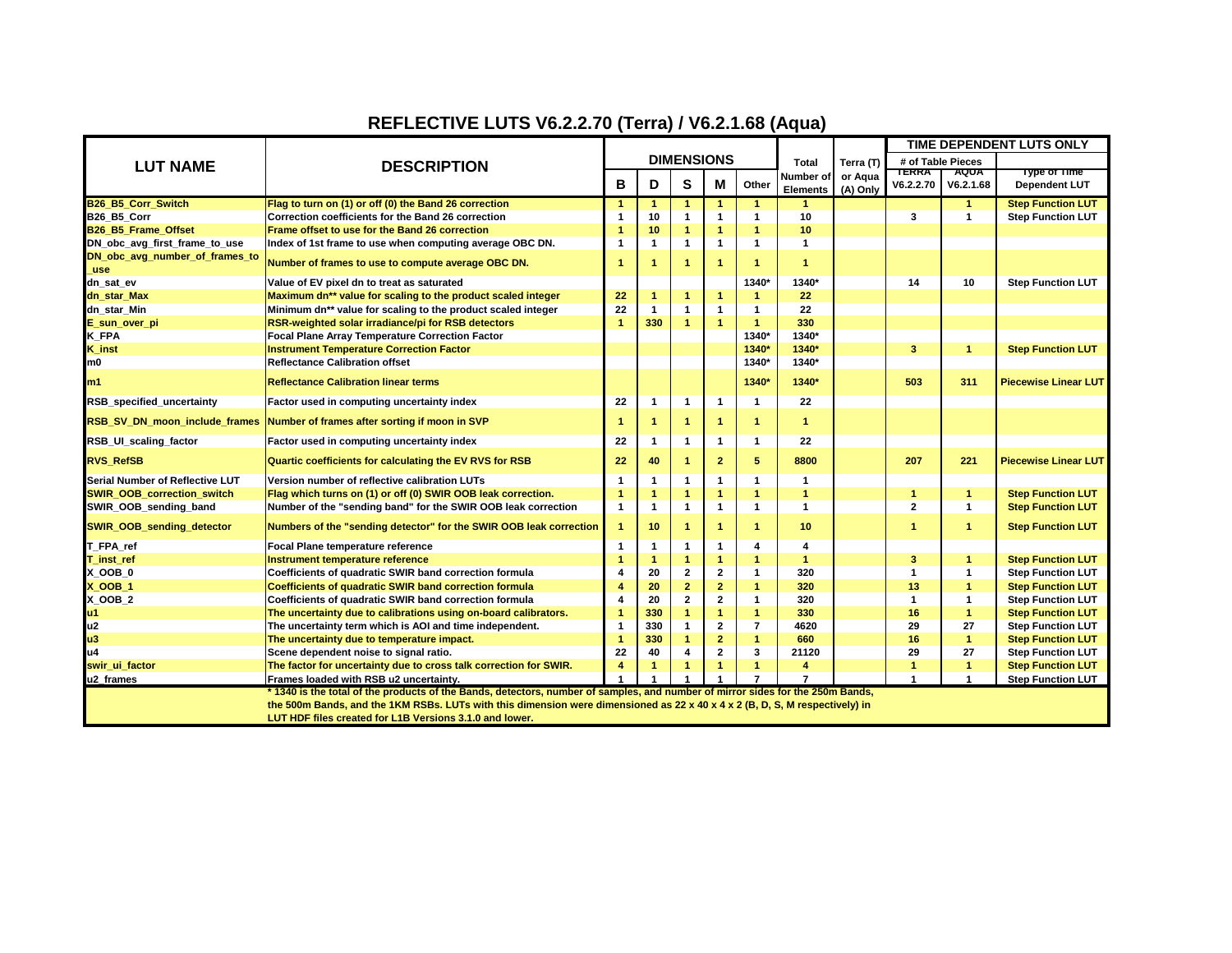|                                                  | <b>DESCRIPTION</b>                                                                                                                      |                      |                      |                      |                      |                      |                           | Terra (T)<br>or Aqua | TIME DEPENDENT LUTS ONLY |                      |                          |
|--------------------------------------------------|-----------------------------------------------------------------------------------------------------------------------------------------|----------------------|----------------------|----------------------|----------------------|----------------------|---------------------------|----------------------|--------------------------|----------------------|--------------------------|
| <b>LUT NAME</b>                                  |                                                                                                                                         |                      |                      | <b>DIMENSIONS</b>    |                      |                      | <b>Total</b><br>Number of |                      | # of Table Pieces        |                      |                          |
|                                                  |                                                                                                                                         |                      |                      |                      |                      |                      |                           |                      | <b>TERRA</b>             | <b>AQUA</b>          | Type of Time             |
|                                                  |                                                                                                                                         | в                    | D                    | S                    | М                    | Other                | <b>Elements</b>           | (A) Only             | V6.2.2.70                | V6.2.1.68            | <b>Dependent LUT</b>     |
| a1                                               | Pre-launch averages of MODIS linear response term for each<br>emissive detector.                                                        | 16                   | 10                   |                      | $\overline{1}$       | $\blacktriangleleft$ | 160                       |                      |                          |                      |                          |
| <b>ALGORITHMPACKAGEACCEPTANC</b><br><b>EDATE</b> | Algorithm package date; written to ECS archive metadata.                                                                                | $\mathbf{1}$         | 1                    |                      | $\overline{1}$       | $\mathbf{1}$         | -1                        |                      |                          |                      |                          |
| <b>ALGORITHMPACKAGEMATURITYCO</b><br><b>DE</b>   | Algorithm package maturity code; written to ECS archive metadata.                                                                       | $\blacktriangleleft$ | -1                   | 1                    | $\blacktriangleleft$ | $\blacktriangleleft$ | $\overline{1}$            |                      |                          |                      |                          |
| <b>ASSOCIATEDPLATFORMSHORTNA</b><br><b>ME</b>    | Platform (e.g., TERRA or AQUA).                                                                                                         | $\mathbf{1}$         | 1                    | 1                    | $\mathbf{1}$         | $\blacktriangleleft$ | $\mathbf{1}$              |                      |                          |                      |                          |
| <b>BB Average Temperature Variance</b>           | Pre-launch variance of the average BB temperature.                                                                                      | $\mathbf{1}$         | 1                    | 1                    | $\blacktriangleleft$ | $\blacktriangleleft$ | $\overline{1}$            |                      |                          |                      |                          |
| <b>Cavity Temperature Variance</b>               | Pre-launch variance of the cavity temperature.                                                                                          | $\mathbf{1}$         | 1                    |                      | $\mathbf{1}$         | $\mathbf{1}$         | -1                        |                      |                          |                      |                          |
| <b>Control options</b>                           | Miscellaneous code switches                                                                                                             | $\overline{1}$       |                      |                      | $\blacktriangleleft$ | $\overline{2}$       | $\overline{2}$            |                      |                          |                      |                          |
| <b>Detector Quality Flag Values</b>              | Integer array identifying noisy, dead and anomalous detectors.                                                                          | 1                    | 490                  | 1                    | $\mathbf{1}$         | 8                    | 3920                      |                      | 50                       | 25                   | <b>Step Function LUT</b> |
| <b>Detector Quality Flag2 Values</b>             | Integer array identifying noisy and dead subframes.                                                                                     | $\overline{1}$       | 180                  |                      | $\blacktriangleleft$ | 8                    | 1440                      |                      | $\blacktriangleleft$     | $\blacktriangleleft$ | <b>Step Function LUT</b> |
| <b>Instrument Temperature Variance</b>           | Pre-launch variance of the instrument temperature.                                                                                      | $\mathbf{1}$         | $\mathbf{1}$         | 1                    | $\mathbf{1}$         | $\mathbf{1}$         | $\mathbf{1}$              |                      |                          |                      |                          |
| <b>LWIR FPA Temperature Variance</b>             | Pre-launch variance of the LWIR FPA temperature.                                                                                        | $\overline{1}$       | $\blacktriangleleft$ | 1                    | $\blacktriangleleft$ | $\blacktriangleleft$ | $\overline{1}$            |                      |                          |                      |                          |
| <b>Mirror Average Temperature</b><br>Variance    | Pre-launch variance of the average mirror side temperature.                                                                             | $\mathbf{1}$         | 1                    | 1                    | $\mathbf{1}$         | $\mathbf{1}$         | -1                        |                      |                          |                      |                          |
| <b>MirrorSide 1 Temperature Variance</b>         | Pre-launch variance of the mirror side 1 temperature.                                                                                   | $\mathbf{1}$         | -1                   | 1                    | $\blacktriangleleft$ | $\blacktriangleleft$ | $\overline{1}$            |                      |                          |                      |                          |
| MirrorSide 2 Temperature Variance                | Pre-launch variance of the mirror side 2 temperature.                                                                                   | $\mathbf{1}$         | 1                    | 1                    | $\mathbf{1}$         | $\blacktriangleleft$ | $\mathbf{1}$              |                      |                          |                      |                          |
| mission phase                                    | <b>Mission phase.</b>                                                                                                                   | $\mathbf{1}$         | -1                   | $\blacktriangleleft$ | $\blacktriangleleft$ | $\mathbf{1}$         | -1                        |                      |                          |                      |                          |
| <b>Moon Offset Limits</b>                        | Defines the limits of the "Keep-out" box relative to center of SVP.<br>(This is not strictly a QA LUT because it is used in processing) | 38                   | 1                    | 1                    | $\mathbf{1}$         | 4                    | 152                       |                      |                          |                      |                          |
| <b>MWIR FPA Temperature Variance</b>             | Pre-launch variance of the MWIR FPA temperature.                                                                                        | $\mathbf{1}$         | -1                   | $\blacktriangleleft$ | $\blacktriangleleft$ | $\blacktriangleleft$ | -1                        |                      |                          |                      |                          |
| <b>NEdL</b>                                      | Pre-launch noise equivalent difference in radiance for each emissive<br>detector.                                                       | 16                   | 10                   |                      | $\mathbf{1}$         | $\blacktriangleleft$ | 160                       |                      |                          |                      |                          |
| <b>NIR FPA base variance</b>                     | Pre-launch variance of the NIR FPA temperature                                                                                          | $\blacktriangleleft$ | -1                   | -1                   | $\blacktriangleleft$ | $\blacktriangleleft$ | $\overline{1}$            |                      |                          |                      |                          |
| QA serial number                                 | Version of the science content of the QA LUTs                                                                                           | $\mathbf{1}$         | $\mathbf{1}$         | $\mathbf{1}$         | $\mathbf{1}$         | $\mathbf{1}$         | $\mathbf{1}$              |                      |                          |                      |                          |
| Spacecraft_Roll_Threshold_Angle                  | Upper limit of the absolute deviation from nominal allowed in the<br>spacecraft roll angle                                              | $\blacktriangleleft$ | -1                   | -1                   | $\blacktriangleleft$ | $\blacktriangleleft$ | $\overline{1}$            |                      |                          |                      |                          |
| Spacecraft_Pitch_Threshold_Angle                 | Upper limit of the absolute deviation from nominal allowed in the<br>spacecraft pitch angle                                             | $\mathbf{1}$         | 1                    |                      | $\mathbf 1$          | $\mathbf 1$          | -1                        |                      |                          |                      |                          |
| Spacecraft_Yaw_Threshold_Angle                   | Upper limit of the absolute deviation from nominal allowed in the<br>spacecraft yaw angle                                               | $\mathbf{1}$         | 1                    | 1                    | $\blacktriangleleft$ | $\blacktriangleleft$ | $\overline{1}$            |                      |                          |                      |                          |
| T_BB_Variance                                    | Pre-launch variance of each of the 12 BB temperatures.                                                                                  | $\mathbf 1$          | 1                    |                      | $\mathbf 1$          | 12                   | 12                        |                      |                          |                      |                          |
| <b>visual FPA base variance</b>                  | Pre-launch variance of the VIS FPA temperature                                                                                          |                      |                      |                      |                      |                      | 4                         |                      |                          |                      |                          |

## **QA LUTS V6.2.2.70 (Terra) / V6.2.1.68 (Aqua)**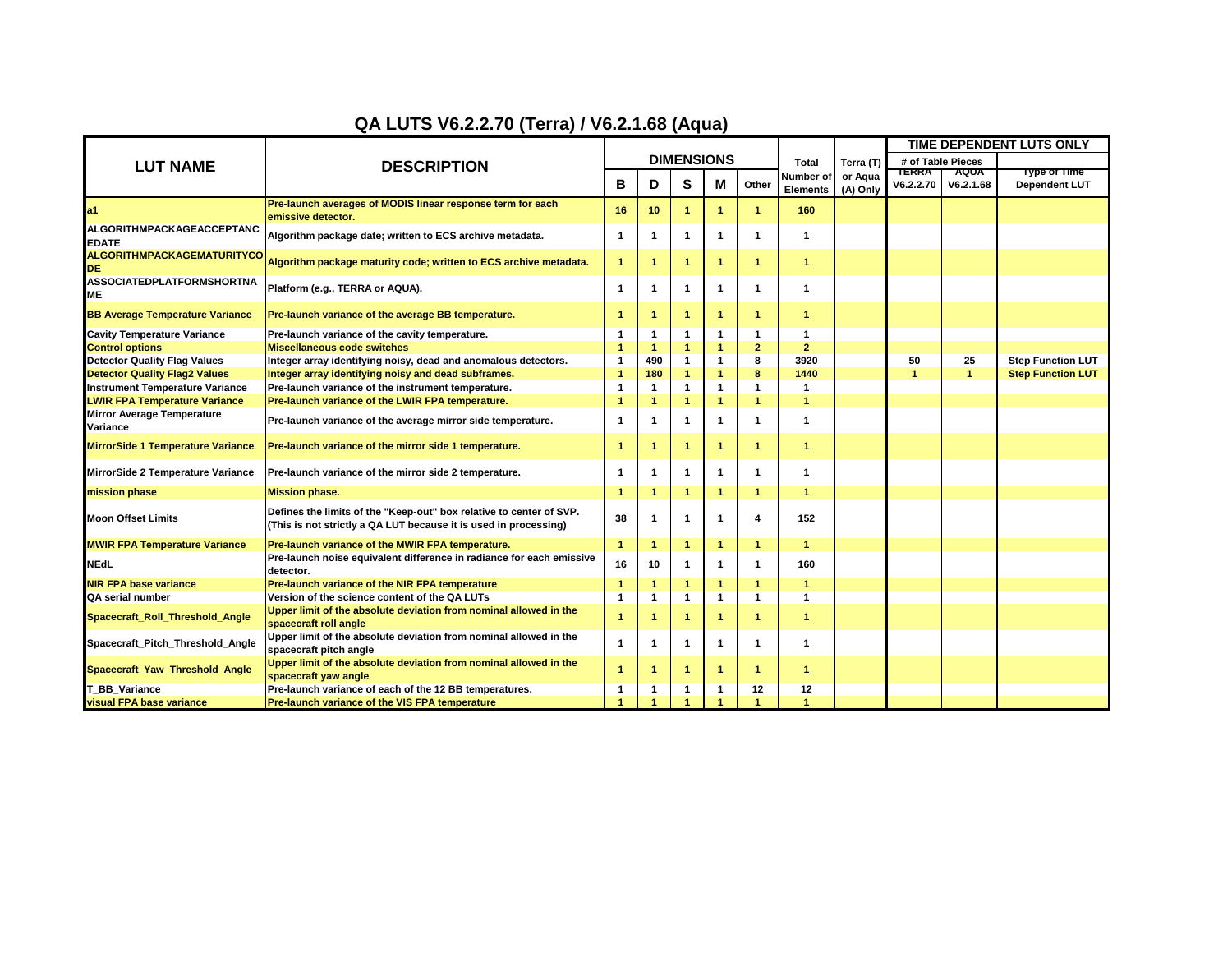## **EMISSIVE LUTS V6.2.2.70 (Terra) / V6.2.1.68 (Aqua)**

|                                            |                                                                                                           |                      |                |                      |                              |                      | TIME DEPENDENT LUTS ONLY |           |                   |              |                             |
|--------------------------------------------|-----------------------------------------------------------------------------------------------------------|----------------------|----------------|----------------------|------------------------------|----------------------|--------------------------|-----------|-------------------|--------------|-----------------------------|
| <b>LUT NAME</b>                            | <b>DESCRIPTION</b>                                                                                        | <b>DIMENSIONS</b>    |                |                      |                              |                      | <b>Total</b>             | Terra (T) | # of Table Pieces |              |                             |
|                                            |                                                                                                           |                      |                |                      |                              |                      | Number of                | or Aqua   | <b>TERRA</b>      | <b>AQUA</b>  | Type of Time                |
|                                            |                                                                                                           | В                    | D              | S                    | M                            | Other                | Elements                 | (A) Only  | V6.2.2.70         | V6.2.1.68    | <b>Dependent LUT</b>        |
| A <sub>0</sub>                             | Quadratic coefficients for calculating a0                                                                 | 16                   | 10             |                      | $\mathbf{2}$                 | 3                    | 960                      |           | 46                | 14           | <b>Step Function LUT</b>    |
| A2                                         | Quadratic coefficients for calculating a2.                                                                | 16                   | 10             | $\mathbf{1}$         | $\overline{2}$               | 3                    | 960                      |           | 46                | 14           | <b>Step Function LUT</b>    |
| <b>Band 21 b1</b>                          | The value of b1 for each Band 21 detector.                                                                |                      | 10             | -1                   | $\mathbf{2}$                 | $\blacktriangleleft$ | 20                       |           | 45                | 30           | <b>Step Function LUT</b>    |
| Serial Number of Emissive LUT              | Version number of emissive calibration LUTs                                                               | 1                    | $\overline{1}$ | $\overline{1}$       | $\mathbf{1}$                 | 1                    | 1                        |           |                   |              |                             |
| <b>BB</b> DN first frame to use            | Index of 1st frame for computing BB DN averages                                                           | $\blacktriangleleft$ | 1              | $\overline{1}$       | $\blacktriangleleft$         | $\blacktriangleleft$ | $\blacktriangleleft$     |           |                   |              |                             |
| BB DN number of frames to use              | Number of frames for computing BB DN averages                                                             | 1                    | -1             | -1                   | $\mathbf{1}$                 | 1                    | 1                        |           |                   |              |                             |
| <b>BB</b> T sat aqua                       | Saturation temperature for bands 33, 35, and 36                                                           | 3                    | ٠              |                      | $\blacktriangleleft$         | $\blacktriangleleft$ | 3                        | A         |                   |              |                             |
| bb t sat default b1 baseline aqua          | Default b1 baseline for bands 33, 35, and 36 to use if saturated on BB<br>warmup                          | 3                    | 10             | -1                   | $\overline{2}$               | $\mathbf{1}$         | 60                       | A         |                   | 50           | <b>Step Function LUT</b>    |
| bb_t_sat_default_b1_c1_aqua                | The scale factor for the temperature correction                                                           | 3                    | 10             | -1                   | $\overline{2}$               | $\blacktriangleleft$ | 60                       | ٨         |                   | 39           | <b>Step Function LUT</b>    |
| bb t sat default b1 Tlwir baseline<br>aqua | The baseline temerature for LWIR fpa                                                                      | 1                    | 1              |                      | $\mathbf{1}$                 | 1                    | 1                        | A         |                   | $\mathbf{1}$ | <b>Step Function LUT</b>    |
| <b>BB_T_sat_switch_aqua</b>                | Flag to switch to default b1 for bands 33, 35, 36 when BB temperature<br>is above saturation temperature. | $\blacktriangleleft$ | -1             | -1                   | $\blacktriangleleft$         | $\blacktriangleleft$ | $\blacktriangleleft$     | A         |                   |              |                             |
| <b>BB_Weight</b>                           | Weight factor used for computing average BB temperature.                                                  | 1                    | -1             |                      | $\mathbf{1}$                 | 12                   | 12                       |           |                   |              |                             |
| delta T bb beta                            | The "b" term in the equation for calculating DT_bb.                                                       | 16                   | 10             | $\overline{1}$       | $\mathbf{1}$                 | $\mathbf{1}$         | 160                      |           |                   |              |                             |
| delta T bb delta                           | The "D" term in the equation for calculating DT_bb.                                                       | 16                   | 10             | $\mathbf{1}$         | $\mathbf{1}$                 | $\mathbf{1}$         | 160                      |           |                   |              |                             |
| epsilon_bb                                 | <b>Black-body emissivity.</b>                                                                             | 16                   | 10             | $\overline{1}$       | $\mathbf{1}$                 | $\blacktriangleleft$ | 160                      |           |                   |              |                             |
| epsilon_cav                                | Effective cavity emissivity.                                                                              | 16                   | 10             | $\overline{1}$       | $\mathbf{1}$                 | $\mathbf{1}$         | 160                      |           |                   |              |                             |
| L_Max                                      | Top end of radiance dynamic range                                                                         | 16                   | 1              | $\overline{1}$       | $\mathbf{1}$                 | $\blacktriangleleft$ | 16                       |           |                   |              |                             |
| L_Min                                      | Bottom end of radiance dynamic range                                                                      | 16                   | -1             | $\mathbf{1}$         | $\mathbf{1}$                 | 1                    | 16                       |           |                   |              |                             |
| <b>MCST Version</b>                        | 4-digit ALGORITHMPACKAGEVERSION (e.g. "4.0.5.2_Terra")                                                    | $\blacktriangleleft$ | 1              | $\overline{1}$       | $\mathbf{1}$                 | $\blacktriangleleft$ | $\overline{1}$           |           |                   |              |                             |
| num_overlap_scans_b1                       | Number of scans in leading and trailing granules for cross-granule<br>averaging of b1                     | 1                    | 1              | -1                   | $\mathbf{1}$                 | 1                    | $\mathbf{1}$             |           |                   |              |                             |
| <b>NWL</b>                                 | Number of values in RSR distribution.                                                                     | 16                   | 10             | -1                   | $\overline{1}$               | $\blacktriangleleft$ | 160                      |           |                   |              |                             |
| PC XT                                      | PC bands cross-talk correction parameters.                                                                | 5                    | 10             | $\mathbf{1}$         | $\mathbf{1}$                 | 4                    | 200                      |           |                   |              |                             |
| <b>PCX_correction_switch</b>               | Switch ( $0 =$ OFF, $1 =$ ON) for the Xtalk correction                                                    |                      | -1             |                      | $\mathbf{1}$                 | $\mathbf{1}$         | 1                        |           |                   |              |                             |
| RSR*                                       | <b>Relative spectral responses</b>                                                                        | 16<br>16             | 10<br>10       | -1<br>-1             | $\mathbf{1}$<br>$\mathbf{1}$ | 49<br>66             | 7840<br>10560            | T<br>A    |                   |              |                             |
| <b>RVS BB SV Frame No</b>                  | Frame number for calculating the BB and SV RVS                                                            | $\blacktriangleleft$ | 1              | $\overline{1}$       | $\mathbf{1}$                 | $\overline{2}$       | $\overline{2}$           |           |                   |              |                             |
| <b>RVS_TEB</b>                             | Quadratic coefficients for calculating EV RVS for TEBs                                                    | 16                   | 10             |                      | $\mathbf{2}$                 | 3                    | 960                      |           | 3                 | $\mathbf{1}$ | <b>Piecewise Linear LUT</b> |
| pvlw xt coeff                              | PV LWIR bands cross-talk correction parameters                                                            | 4                    | 10             |                      | $\mathbf{1}$                 | 120                  | 4800                     | T         | 231               | $\mathbf{0}$ | <b>Step Function LUT</b>    |
| SV DN first frame to use                   | Index of 1st frame for computing SV DN averages                                                           | 1                    | 1              | $\overline{1}$       | $\mathbf{1}$                 | 1                    | $\mathbf{1}$             |           |                   |              |                             |
| SV DN moon include frames                  | Number of frames after sorting if Moon in SVP                                                             | 1                    | -1             | $\blacktriangleleft$ | $\mathbf{1}$                 | $\blacktriangleleft$ | $\mathbf{1}$             |           |                   |              |                             |
| SV_DN_number_of_frames_to_use              | Index of 1st frame for computing SV DN averages                                                           | 1                    | 1              |                      | $\mathbf{1}$                 | 1                    | 1                        |           |                   |              |                             |

**\* Note that Terra and Aqua have differing numbers of allowed wavelengths for these tables.**

**\* more tables in the next page**